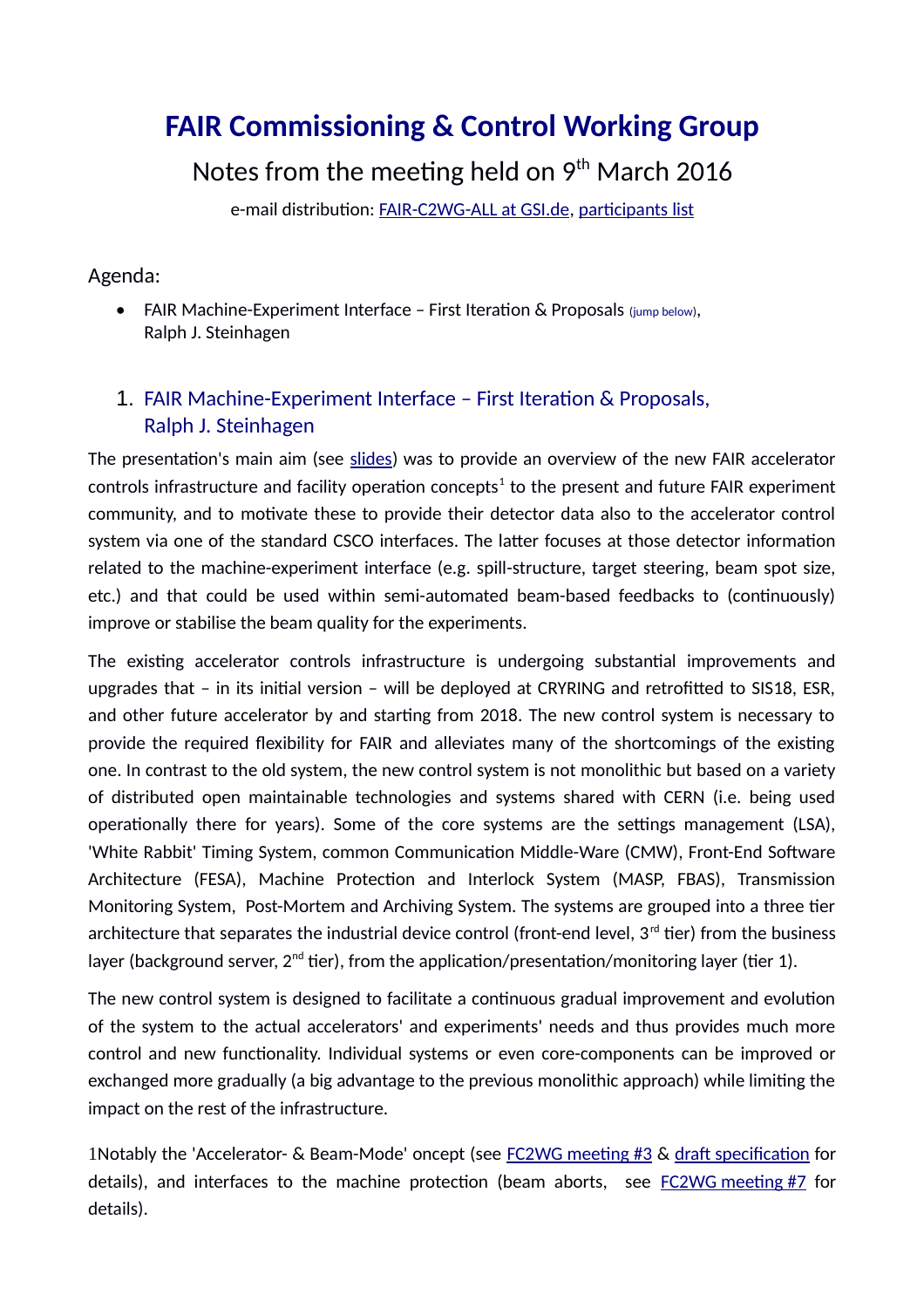Further more detailed information is available via the following list of links:

- **Good entry point:** <https://www-acc.gsi.de/wiki/>
- Specific details regarding:
	- **Glossary:** <https://www-acc.gsi.de/wiki/FAIR/FAIRGlossar>
	- **Timing:** <https://www-acc.gsi.de/wiki/Timing/>
	- **FESA:** <https://www-acc.gsi.de/wiki/FESA>
		- <https://www-acc.gsi.de/wiki/FESA/WhatIsFESA>
	- **LSA:** <https://www-acc.gsi.de/wiki/Applications/LsaMainPage>
		- <https://www-acc.gsi.de/wiki/Applications/LsaPresentationsAndPublications>
		- <https://www-acc.gsi.de/wiki/Applications/LsaFrequentlyAskedQuestions>
		- [https://edms.cern.ch/ui/#!master/navigator/document?](https://edms.cern.ch/ui/#!master/navigator/document?D:1935804008:1935804008:subDocs) [D:1935804008:1935804008:subDocs](https://edms.cern.ch/ui/#!master/navigator/document?D:1935804008:1935804008:subDocs)
	- **Applications:** <https://www-acc.gsi.de/wiki/Applications/>

Ralph provided some examples of how the new control system functionality can and will be used to improve FAIR accelerator operation. He provided a list (including tentative priorities) of the planned new beam-based cycle-to-cycle feedback applications that will be common across all FAIR accelerators: i.e. transmission monitoring, control of orbit, tune & chromaticity, optics measurement, etc. (see [slide](https://fair-wiki.gsi.de/foswiki/pub/FC2WG/FairC2WGMinutes/20160309_FAIR_C2WG_Machine_Experiment_Interface.pdf) #8 for details). Two noteworthy new functionalities that address in particular to improve the machine-experiment interface are the trajectory control application (injection/extraction/target steering) as well as tools related semi-automated steering of the (slow) spill-structure. Examples of existing LSA-based applications as used at the CERN-SPS were shown and which a priori could be equally implemented and deployed for the existing and future FAIR accelerators.

#### **Target Steering, Beam Performance Indicators & (Micro-) Spill-Structure:**

Since any feedback is only as good as the sensor input it is based on, emphasis was put on particularly that the target steering and control of the slow extraction spill-structure would benefit from a direct (digital/controls) input from also the experiment's detectors as many of the information required for re-steering may not available during regular physics runs using the – in many cases – intercepting accelerator-side detectors in front of targets).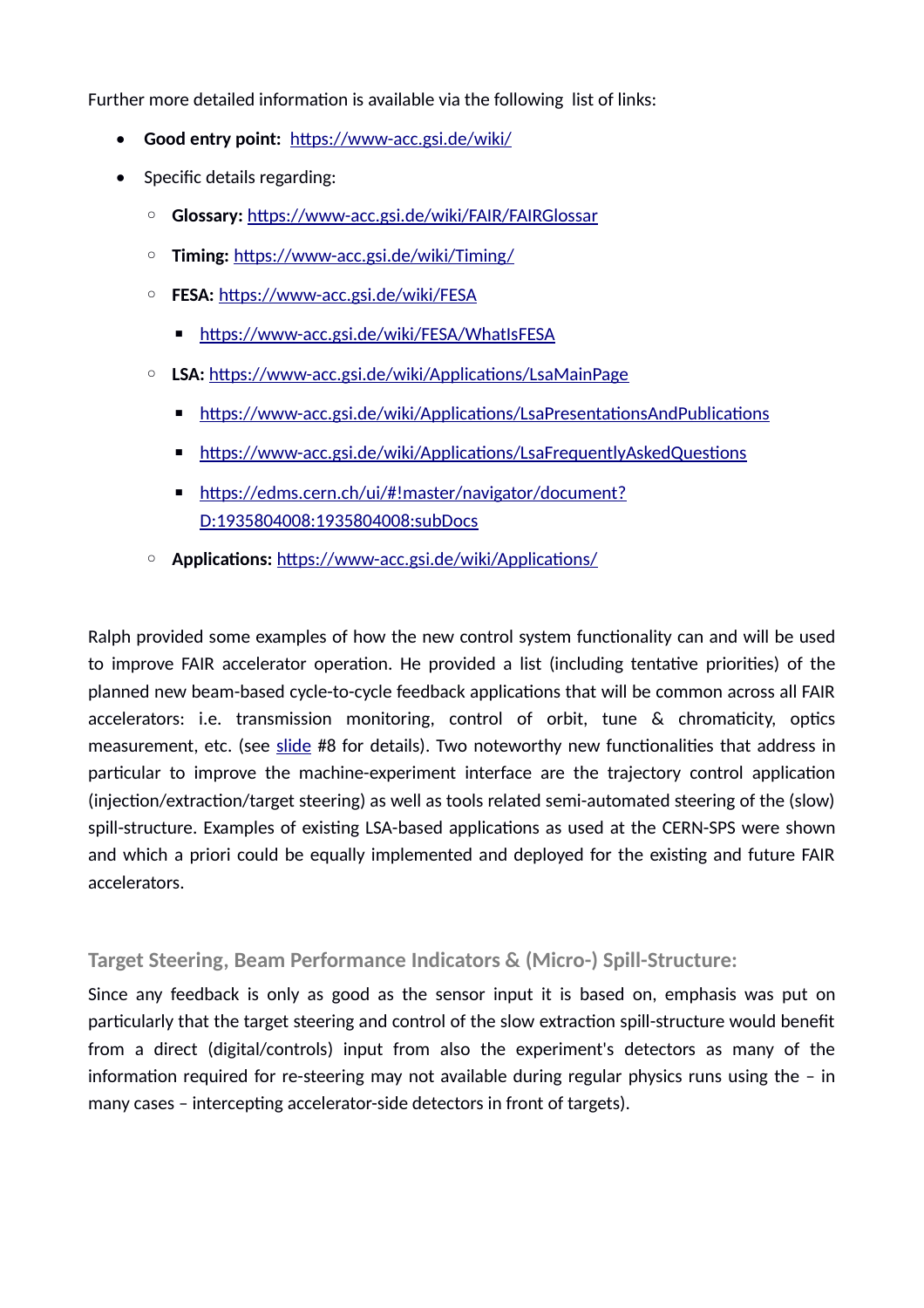Ralph compiled a 'wish-list' of detector information that would be beneficial from an accelerator operation point-of-view. He stressed the tentative nature of the list, that it is not yet finalised not finalised, and that it may require further detailed discussion:

- Target Steering FESA integration of Exp. Specific Detectors (if not already based on BI standard, N.B. FESA being a front-end server architecture wrapped around whichever experiment control system)
	- $\circ$  x(t), y(t), Δp/p(t) + r.m.s. & status bits  $\rightarrow$  cycle-to-cycle feedbacks (ms-level binning)
	- target temperature, BLMs & radiation (interlock) levels (if not part of accelerator infrastucture), ...
	- for setup (& online, if available): <σ x >,<σ y > or if available: σ x (t), σ y (t), 2D distribution
		- at target and directly after last final-focus magnet
- Beam Performance Indicators & (Micro-) Spill-Structure
	- General Parameters:
		- $\blacksquare$  (avg.) bunch length [ns], bunch profile [ns scale] + r.m.s. & status bits
		- total numbers of particles extracted on target (transmission efficiency)
		- particles recorded by experiments (accelerator/experiment efficiency), in relation to expected rates (model assumptions: cross-sections, detector efficiencies)  $\rightarrow$  the real performance indicator 'integrated "useful" luminosity'
		- beam-induced background information (signal-to-background from an experiment  $point-of-view \rightarrow input/discussion required)$ 
			- primary beam, secondary beams (up-stream/down-stream generated
	- $\circ$  Slow spill structure  $\rightarrow$  cycle-to-cycle feedbacks (binning: 1 ms or 100 us, tbd.)
		- Binned particle rate dN/dt total & 'by bunch' ( $\rightarrow$  bunched beam extraction)
		- pile-up histogram, spectrum (2D array: 1 FFT per 10% of the spill duration), integrated r.m.s. (from  $0 \rightarrow$  detector bandwidth), detector bandwidth
	- $\circ$  Fast spill structure  $\rightarrow$  fast in-cycle feedbacks (future option, priority tbd.  $\rightarrow$  disclaimer)
		- proposal: digital optical Gigabit-link (cables pulled to SIS18/SIS100 K.O. exciter, SW protocol to be defined)

### **CO Interface to the Machine Protection – Beam Aborts:**

In the last part of his presentation Ralph gave a brief summary and overview of the planned machine protection and beam abort concepts. Four types of aborts are distinguished: programmed slow-aborts, faster beam aborts (within-cycle) via the timing system (ms-scale), fast beam aborts (FBAS, within cycle) via digital optical link (us-scale), and non-machine-protection related spillaborts (medial-type-operation, integrated dose control).

It was stressed that the specified machine protection system is a 'safety system' which should not be unnecessarily stressed. Spill-aborts have been previously routinely used as part of SIS18's 'therapy' mode of operation for bio-medical applications. Re-purposing the FBAS for SIS100 may not be a viable option for regular operation, since the related internal beam dump may not be able to repeatedly absorb near-nominal intensities due to potential heating and activation issues (i.e. dump should be used max. ~5 times a day [info: C. Omet]). Such a request is a new machine design